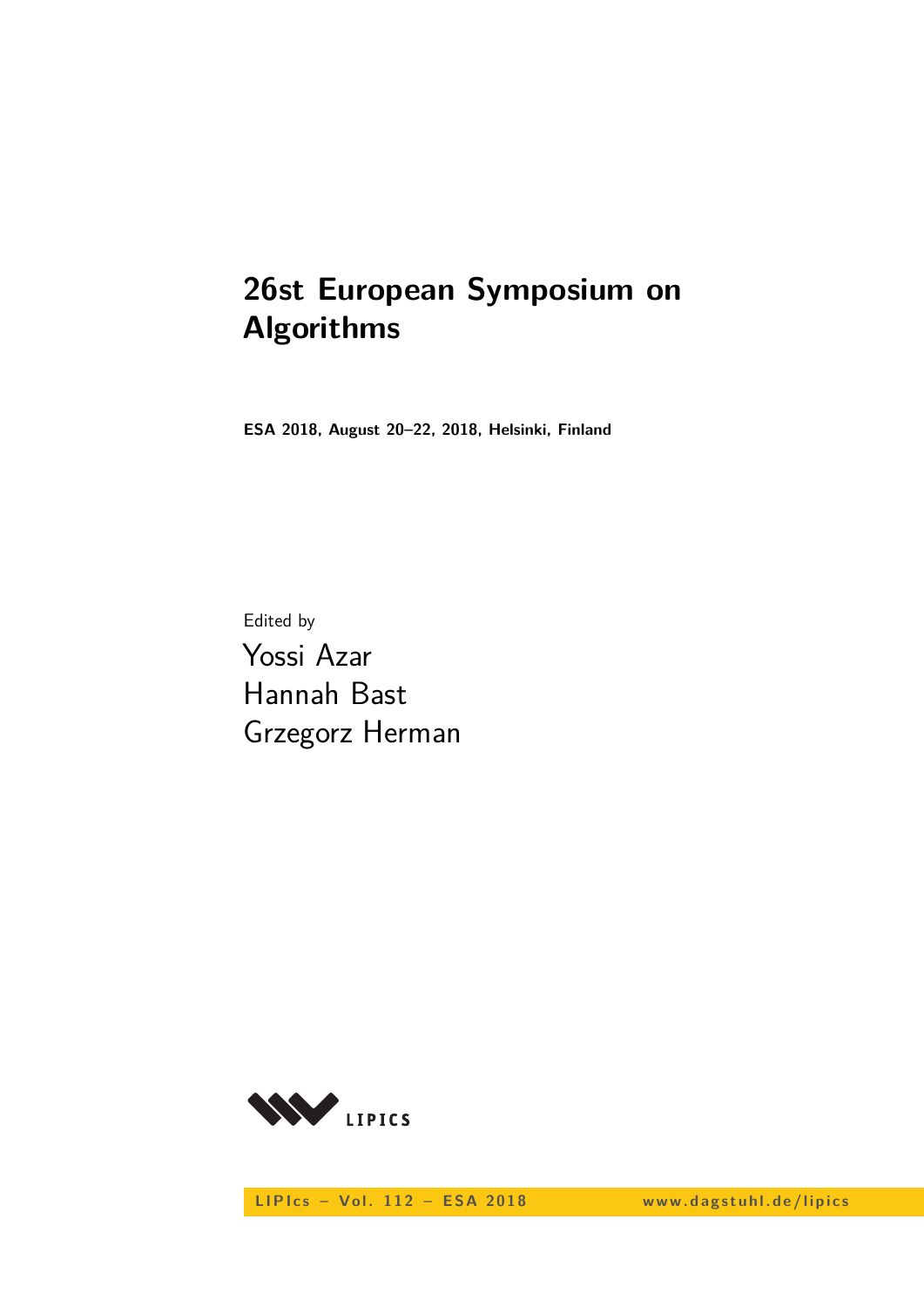Editors Yossi Azar **Hannah Bast** Grzegorz Herman Hannah Bast Grzegorz Herman School of Computer Science Department of Computer Science Theoretical Computer Science Tel Aviv University University of Freiburg Jagiellonian University in Kraków azar@tau.ac.il bast@cs.uni-freiburg.de gherman@tcs.uj.edu.pl

#### ACM Classification 2012

Computer systems organization  $\rightarrow$  Single instruction, multiple data;

Computing methodologies  $\rightarrow$  Graphics processors; Robotic planning;

Hardware  $\rightarrow$  Theorem proving and SAT solving;

Information systems  $\rightarrow$  Data dictionaries;

Mathematics of computing  $\rightarrow$  Approximation algorithms; Combinatorial algorithms; Combinatorial optimization; Combinatorics on words; Extremal graph theory; Graph algorithms; Graph theory; Network flows; Paths and connectivity problems; Permutations and combinations; Random graphs; Spectra of graphs;

Networks  $\rightarrow$  Network design principles; Network structure;

Theory of computation  $\rightarrow$  Algorithm design techniques; Algorithmic mechanism design; Approximation algorithms analysis; Cell probe models and lower bounds; Complexity theory and logic; Computational geometry; Database query processing and optimization (theory); Database theory; Data compression; Data structures and algorithms for data management; Data structures design and analysis; Design and analysis of algorithms; Distributed algorithms; Dynamic graph algorithms; Dynamic programming; Facility location and clustering; Fixed parameter tractability; Graph algorithms analysis; Integer programming; Linear programming; Market equilibria; Models of computation; Network games; Network optimization; Online algorithms; Oracles and decision trees; Packing and covering problems; Parallel algorithms; Parameterized complexity and exact algorithms; Probabilistic computation; Problems, reductions and completeness; Quantum computation theory; Routing and network design problems; Scheduling algorithms; Self-organization; Sorting and searching; Sparsification and spanners; Streaming models; Theory of randomized search heuristics

#### **[ISBN 978-3-95977-081-1](http://www.dagstuhl.de/dagpub/978-3-95977-081-1)**

Published online and open access by

Schloss Dagstuhl – Leibniz-Zentrum für Informatik GmbH, Dagstuhl Publishing, Saarbrücken/Wadern, Germany. Online available at [http://www.dagstuhl.de/dagpub/978-3-95977-081-1.](http://www.dagstuhl.de/dagpub/978-3-95977-081-1)

Publication date August, 2018

Bibliographic information published by the Deutsche Nationalbibliothek The Deutsche Nationalbibliothek lists this publication in the Deutsche Nationalbibliografie; detailed bibliographic data are available in the Internet at [http://dnb.d-nb.de.](http://dnb.d-nb.de)

#### License

This work is licensed under a Creative Commons Attribution 3.0 Unported license (CC-BY 3.0): http://creativecommons.org/licenses/by/3.0/legalcode.

In brief, this license authorizes each and everybody to share (to copy, distribute and transmit) the work under the following conditions, without impairing or restricting the authors' moral rights: Attribution: The work must be attributed to its authors.

The copyright is retained by the corresponding authors.

Digital Object Identifier: [10.4230/LIPIcs.ESA.2018.0](http://dx.doi.org/10.4230/LIPIcs.ESA.2018.0) **[ISBN 978-3-95977-081-1](http://www.dagstuhl.de/dagpub/978-3-95977-081-1) [ISSN 1868-8969](http://drops.dagstuhl.de/lipics)<http://www.dagstuhl.de/lipics>**

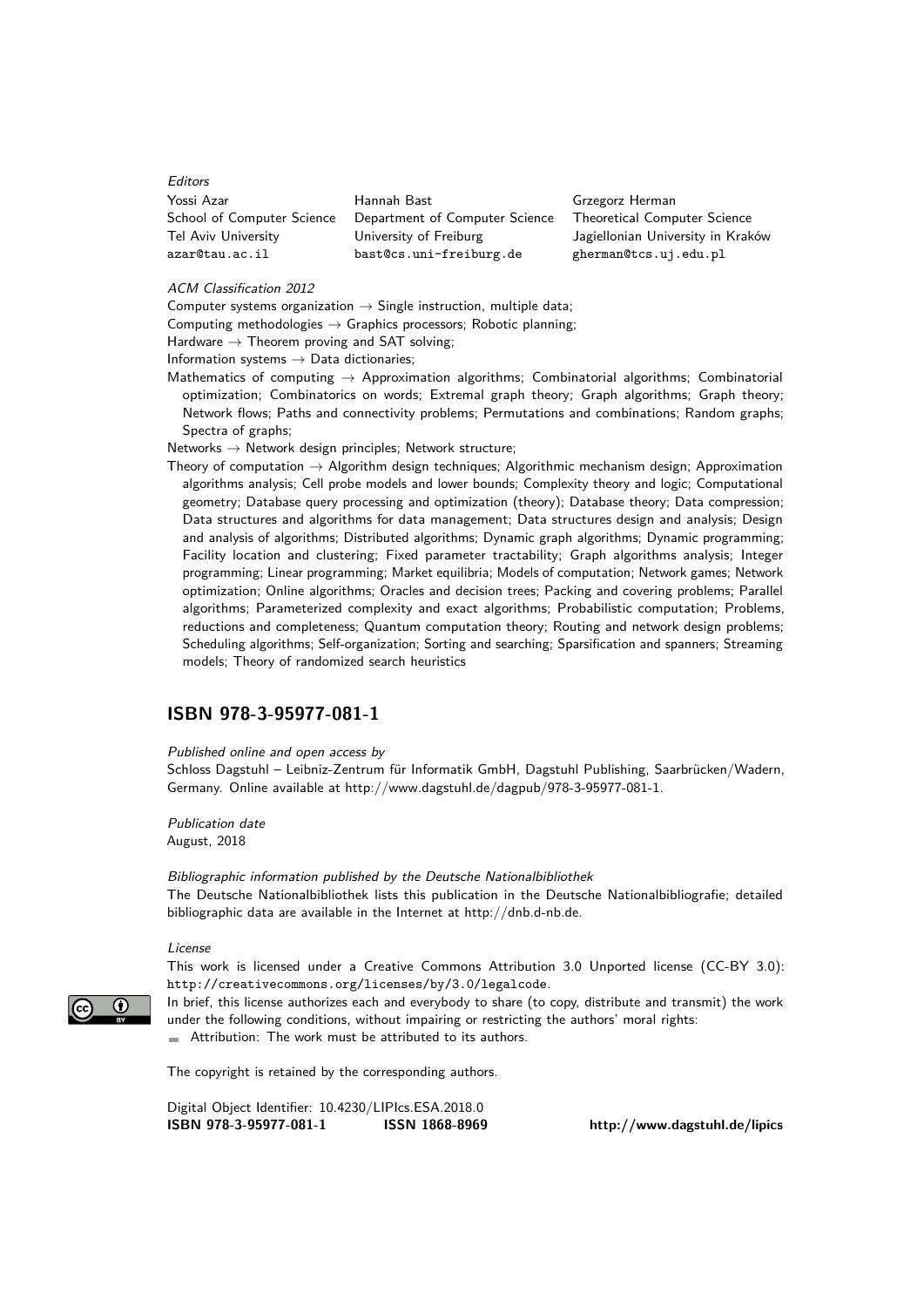### LIPIcs – Leibniz International Proceedings in Informatics

LIPIcs is a series of high-quality conference proceedings across all fields in informatics. LIPIcs volumes are published according to the principle of Open Access, i.e., they are available online and free of charge.

#### Editorial Board

- **Luca Aceto** (*Chair*, Gran Sasso Science Institute and Reykjavik University)
- Susanne Albers (TU München)  $\equiv$
- Christel Baier (TU Dresden)  $\sim$
- Javier Esparza (TU München)  $\equiv$
- Michael Mitzenmacher (Harvard University)  $\sim$
- Madhavan Mukund (Chennai Mathematical Institute)  $\blacksquare$
- Anca Muscholl (University Bordeaux)  $\blacksquare$
- Catuscia Palamidessi (INRIA)  $\overline{\phantom{a}}$
- Raimund Seidel (Saarland University and Schloss Dagstuhl Leibniz-Zentrum für Informatik)  $\blacksquare$
- Thomas Schwentick (TU Dortmund)  $\overline{a}$
- Reinhard Wilhelm (Saarland University)  $\sim$

#### **[ISSN 1868-8969](http://www.dagstuhl.de/dagpub/1868-8969)**

### **<http://www.dagstuhl.de/lipics>**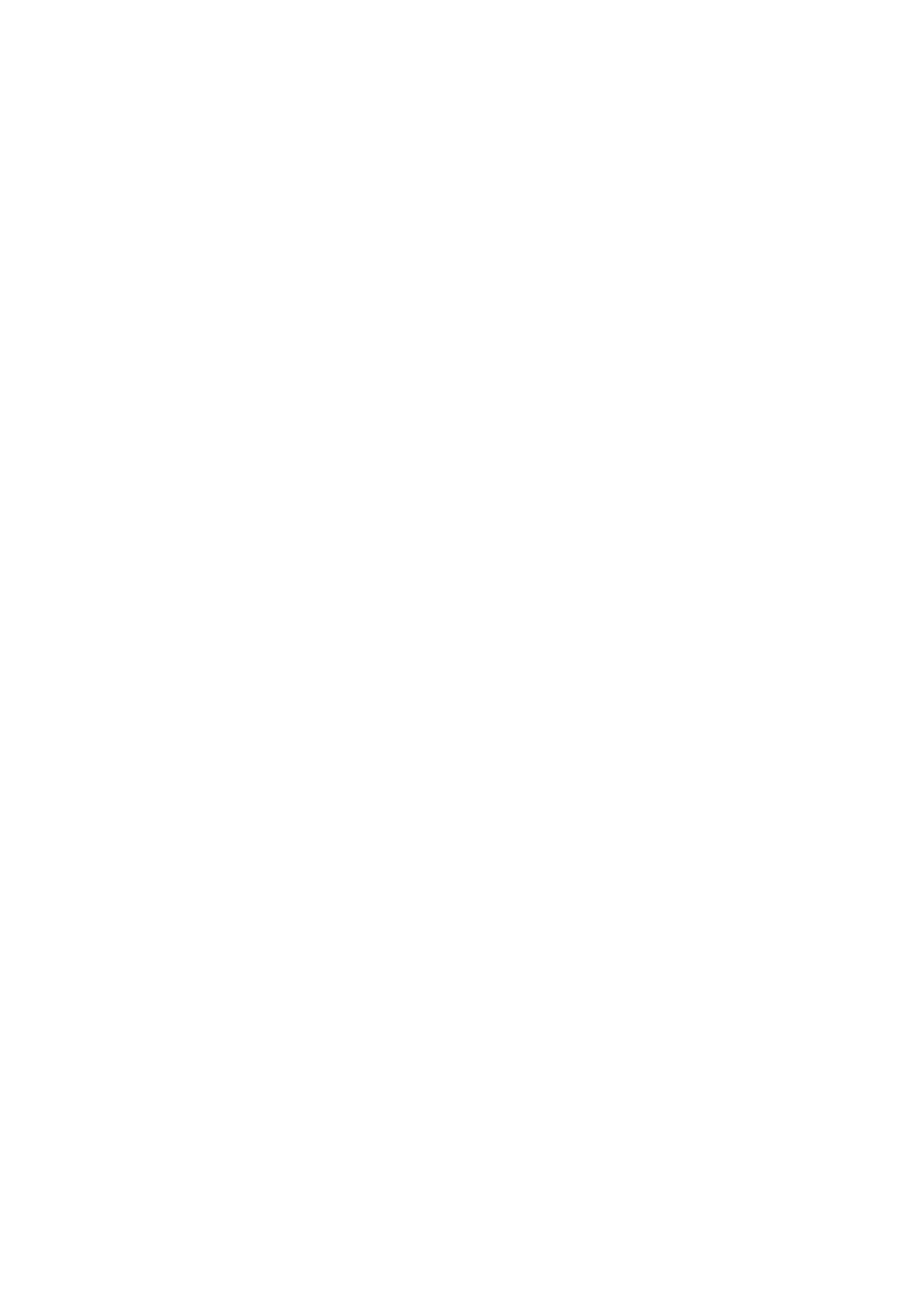## **Contents**

#### Preface

|                            | 0:xi         |
|----------------------------|--------------|
| Program Committees         |              |
|                            | 0:xiii       |
| List of External Reviewers |              |
|                            | $\mathbf{r}$ |

### **Regular Papers**

| Algorithms for Inverse Optimization Problems<br>Sara Ahmadian, Umang Bhaskar, Laura Sanità, and Chaitanya Swamy                                                                                                                                                         | $1:1-1:14$     |
|-------------------------------------------------------------------------------------------------------------------------------------------------------------------------------------------------------------------------------------------------------------------------|----------------|
| Two-Dimensional Maximal Repetitions<br>Amihood Amir, Gad M. Landau, Shoshana Marcus, and Dina Sokol                                                                                                                                                                     | $2:1-2:14$     |
| Approximate Convex Intersection Detection with Applications to Width and<br>Minkowski Sums<br>Sunil Arya, Guilherme D. da Fonseca, and David M. Mount                                                                                                                   | $3:1-3:14$     |
| On the Worst-Case Complexity of TimSort<br>Nicolas Auger, Vincent Jugé, Cyril Nicaud, and Carine Pivoteau                                                                                                                                                               | $4:1-4:13$     |
| A New and Improved Algorithm for Online Bin Packing<br>János Balogh, József Békési, György Dósa, Leah Epstein, and Asaf Levin                                                                                                                                           | $5:1 - 5:14$   |
| Practical Access to Dynamic Programming on Tree Decompositions                                                                                                                                                                                                          | $6:1 - 6:13$   |
| Average Whenever You Meet: Opportunistic Protocols for Community Detection<br>Luca Becchetti, Andrea Clementi, Pasin Manurangsi, Emanuele Natale,<br>Francesco Pasquale, Prasad Raghavendra, and Luca Trevisan                                                          | $7:1 - 7:13$   |
| Polynomial-Time Approximation Schemes for $k$ -center, $k$ -median, and<br>Capacitated Vehicle Routing in Bounded Highway Dimension<br>Amariah Becker, Philip N. Klein, and David Saulpic                                                                               | $8:1 - 8:15$   |
| Fine-grained Lower Bounds on Cops and Robbers                                                                                                                                                                                                                           | $9:1-9:12$     |
| A Polynomial Kernel for Diamond-Free Editing                                                                                                                                                                                                                            | $10:1-10:13$   |
| Parallel and I/O-efficient Randomisation of Massive Networks using Global<br>Curveball Trades<br>Corrie Jacobien Carstens, Michael Hamann, Ulrich Meyer, Manuel Penschuck,                                                                                              | $11:1 - 11:15$ |
| Space-Optimal Quasi-Gray Codes with Logarithmic Read Complexity<br>Diptarka Chakraborty, Debarati Das, Michal Koucký, and Nitin Saurabh                                                                                                                                 | $12:1-12:15$   |
| 26th Annual European Symposium on Algorithms (ESA 2018).<br>Editors: Yossi Azar, Hannah Bast, and Grzegorz Herman<br>Leibniz International Proceedings in Informatics<br><b>WEIFICS</b> Schloss Dagstuhl – Leibniz-Zentrum für Informatik, Dagstuhl Publishing, Germany |                |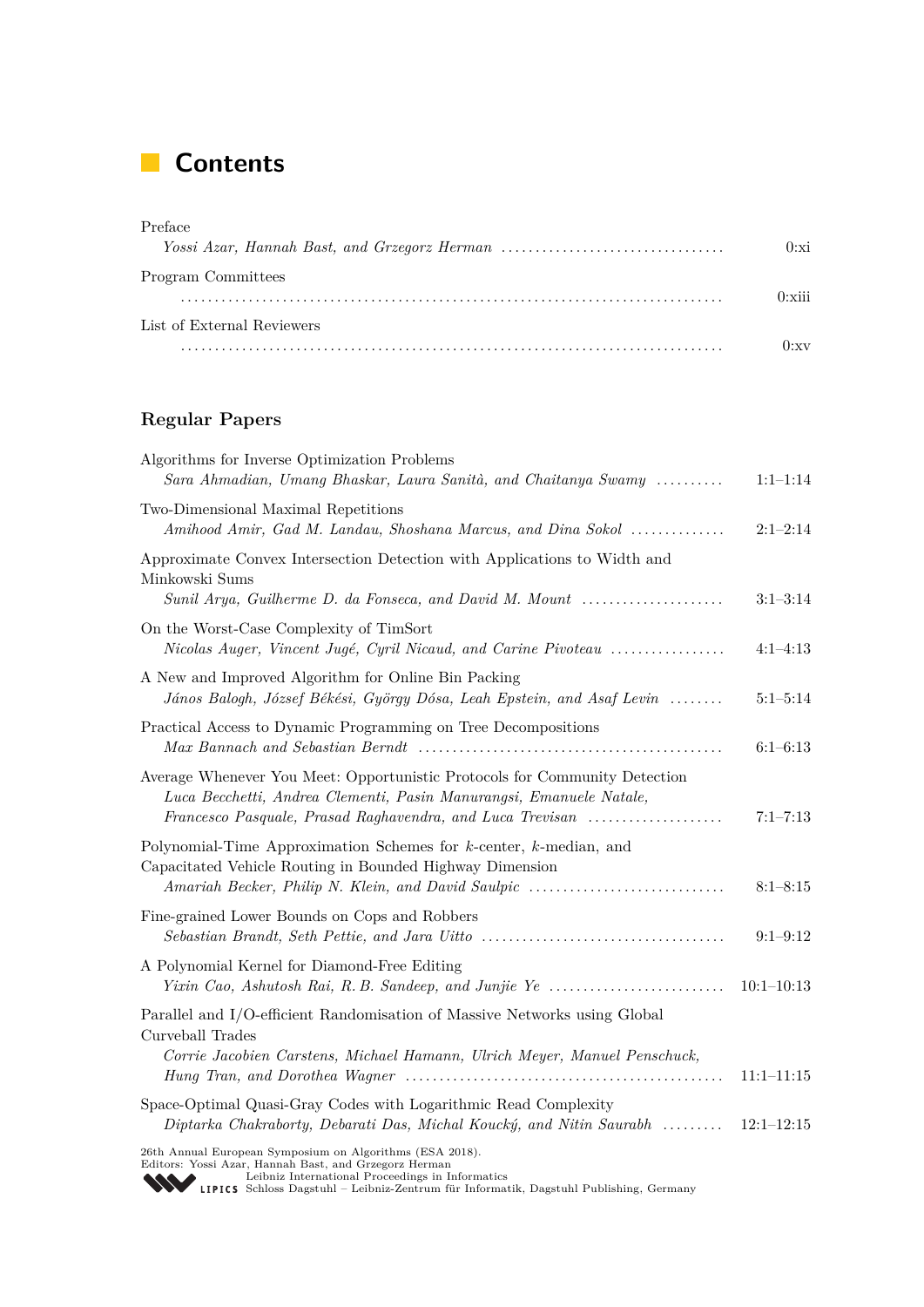| A Framework for In-place Graph Algorithms<br>Sankardeep Chakraborty, Anish Mukherjee, Venkatesh Raman, and                                           | $13:1-13:16$   |
|------------------------------------------------------------------------------------------------------------------------------------------------------|----------------|
| Self-Assembly of Any Shape with Constant Tile Types using High Temperature<br>Cameron Chalk, Austin Luchsinger, Robert Schweller, and Tim Wylie      | $14:1 - 14:14$ |
| A Unified PTAS for Prize Collecting TSP and Steiner Tree Problem in Doubling<br>Metrics<br>T-H. Hubert Chan, Haotian Jiang, and Shaofeng H.-C. Jiang | $15:1 - 15:13$ |
| Near-Optimal Distance Emulator for Planar Graphs<br>Hsien-Chih Chang, Pawel Gawrychowski, Shay Mozes, and Oren Weimann                               | $16:1-16:17$   |
| Approximation Schemes for Geometric Coverage Problems<br>Steven Chaplick, Minati De, Alexander Ravsky, and Joachim Spoerhase                         | $17:1 - 17:15$ |
| Amortized Analysis of Asynchronous Price Dynamics                                                                                                    | $18:1-18:15$   |
| Cycles to the Rescue! Novel Constraints to Compute Maximum Planar<br>Subgraphs Fast                                                                  | $19:1 - 19:14$ |
| Parameterized Approximation Algorithms for Bidirected Steiner Network<br>Problems<br>Rajesh Chitnis, Andreas Emil Feldmann, and Pasin Manurangsi     | $20:1 - 20:16$ |
| Online Facility Location with Deletions<br>Marek Cygan, Artur Czumaj, Marcin Mucha, and Piotr Sankowski                                              | $21:1 - 21:15$ |
| Improved Routing on the Delaunay Triangulation<br>Nicolas Bonichon, Prosenjit Bose, Jean-Lou De Carufel, Vincent Despré,                             | $22:1-22:13$   |
| On Geometric Prototype and Applications                                                                                                              | $23:1 - 23:15$ |
| Improved Bounds for Multipass Pairing Heaps and Path-Balanced Binary Search<br><b>Trees</b>                                                          |                |
| Dani Dorfman, Haim Kaplan, László Kozma, Seth Pettie, and Uri Zwick  24:1–24:13                                                                      |                |
| Improved Time and Space Bounds for Dynamic Range Mode<br>Hicham El-Zein, Meng He, J. Ian Munro, and Bryce Sandlund                                   | $25:1 - 25:13$ |
| Online Makespan Scheduling with Job Migration on Uniform Machines<br>Matthias Englert, David Mezlaf, and Matthias Westermann                         | $26:1-26:14$   |
| Truthful Prompt Scheduling for Minimizing Sum of Completion Times<br>Alon Eden, Michal Feldman, Amos Fiat, and Tzahi Taub                            | $27:1 - 27:14$ |
| Weighted Model Counting on the GPU by Exploiting Small Treewidth<br>Johannes K. Fichte, Markus Hecher, Stefan Woltran, and Markus Zisser             | $28:1-28:16$   |
| Light Spanners for High Dimensional Norms via Stochastic Decompositions                                                                              | $29:1-29:15$   |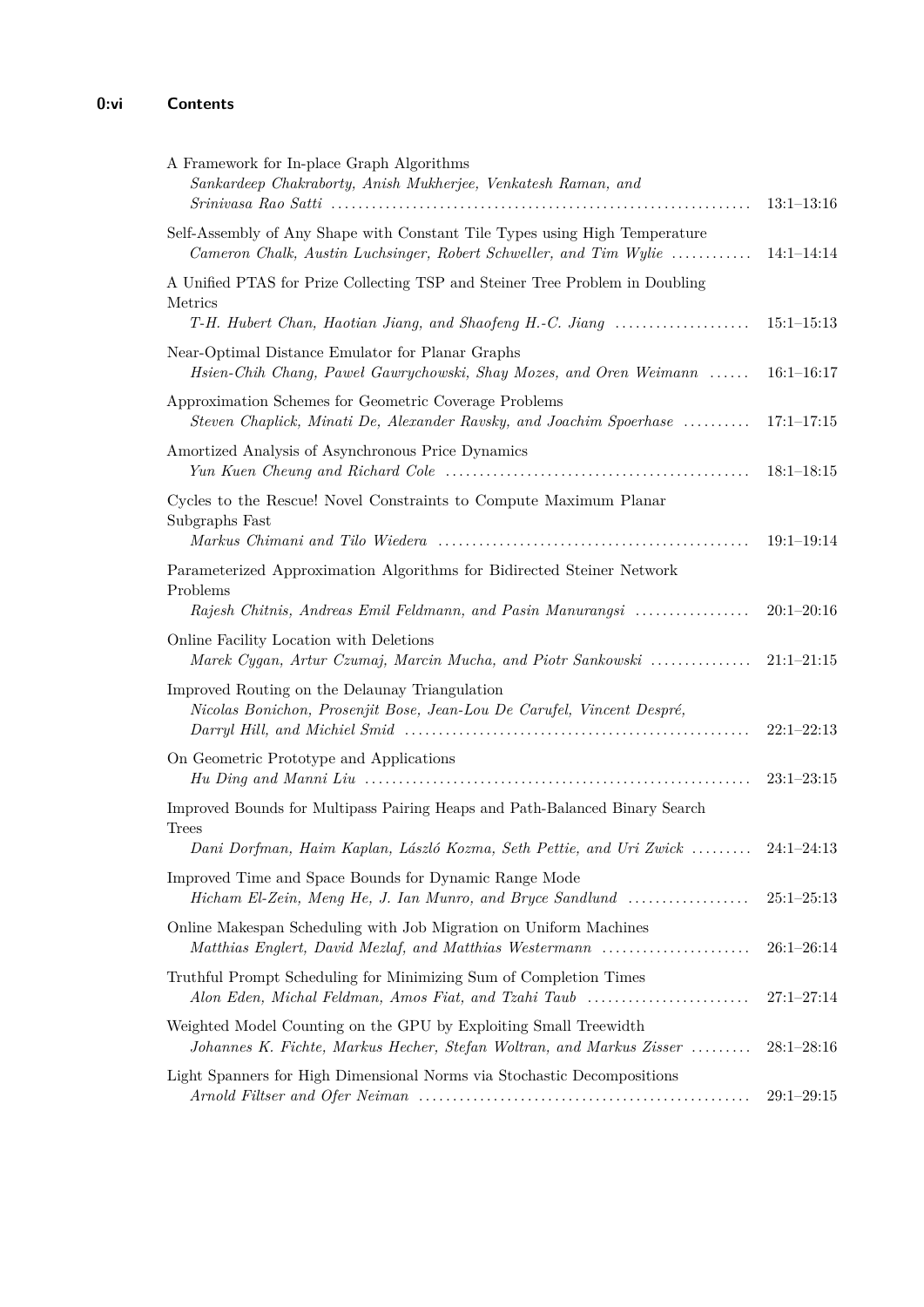#### **Contents 0:vii**

| On the Tractability of Optimization Problems on H-Graphs<br>Fedor V. Fomin, Petr A. Golovach, and Jean-Florent Raymond                          | $30:1 - 30:14$ |
|-------------------------------------------------------------------------------------------------------------------------------------------------|----------------|
| On the Optimality of Pseudo-polynomial Algorithms for Integer Programming<br>Fedor V. Fomin, Fahad Panolan, M.S. Ramanujan, and Saket Saurabh   | $31:1 - 31:13$ |
| Symmetry Exploitation for Online Machine Covering with Bounded Migration<br>Waldo Gálvez, José A. Soto, and José Verschae                       | $32:1 - 32:14$ |
| Edit Distance with Block Operations<br>Michal Gańczorz, Paweł Gawrychowski, Artur Jeż, and Tomasz Kociumaka                                     | $33:1-33:14$   |
| A QPTAS for Gapless MEC                                                                                                                         | $34:1 - 34:14$ |
| FPT Algorithms for Embedding into Low Complexity Graphic Metrics<br>Arijit Ghosh, Sudeshna Kolay, and Gopinath Mishra                           | $35:1 - 35:13$ |
| The Stochastic Score Classification Problem<br>$\label{lem:1} Dimitrios~Gkenosis,~Mathaniel~Grammel,~Lisa~Hellerstein,~and~Devorah~Kletenik~~.$ | $36:1 - 36:14$ |
| Improved Space-Time Tradeoffs for kSUM<br>Isaac Goldstein, Moshe Lewenstein, and Ely Porat                                                      | $37:1 - 37:14$ |
| Dynamic Trees with Almost-Optimal Access Cost<br>Mordecai Golin, John Iacono, Stefan Langerman, J. Ian Munro, and Yakov Nekrich                 | $38:1 - 38:14$ |
| A Tree Structure For Dynamic Facility Location<br>Gramoz Goranci, Monika Henzinger, and Dariusz Leniowski                                       | $39:1 - 39:13$ |
| Dynamic Effective Resistances and Approximate Schur Complement on Separable<br>Graphs<br>Gramoz Goranci, Monika Henzinger, and Pan Peng         | $40:1-40:15$   |
| Buffered Count-Min Sketch on SSD: Theory and Experiments<br>Mayank Goswami, Dzejla Medjedovic, Emina Mekic, and Prashant Pandey                 | $41:1 - 41:15$ |
| Scalable Katz Ranking Computation in Large Static and Dynamic Graphs<br>Alexander van der Grinten, Elisabetta Bergamini, Oded Green,            | $42:1 - 42:14$ |
| Round-Hashing for Data Storage: Distributed Servers and External-Memory<br><b>Tables</b>                                                        |                |
|                                                                                                                                                 | $43:1-43:14$   |
| Algorithmic Building Blocks for Asymmetric Memories                                                                                             | $44:1 - 44:15$ |
| On the Decision Tree Complexity of String Matching                                                                                              | $45:1 - 45:13$ |
| Decremental SPQR-trees for Planar Graphs<br>Jacob Holm, Giuseppe F. Italiano, Adam Karczmarz, Jakub Łącki, and                                  | $46:1 - 46:16$ |
| Computing the Chromatic Number Using Graph Decompositions via Matrix Rank                                                                       | $47:1 - 47:15$ |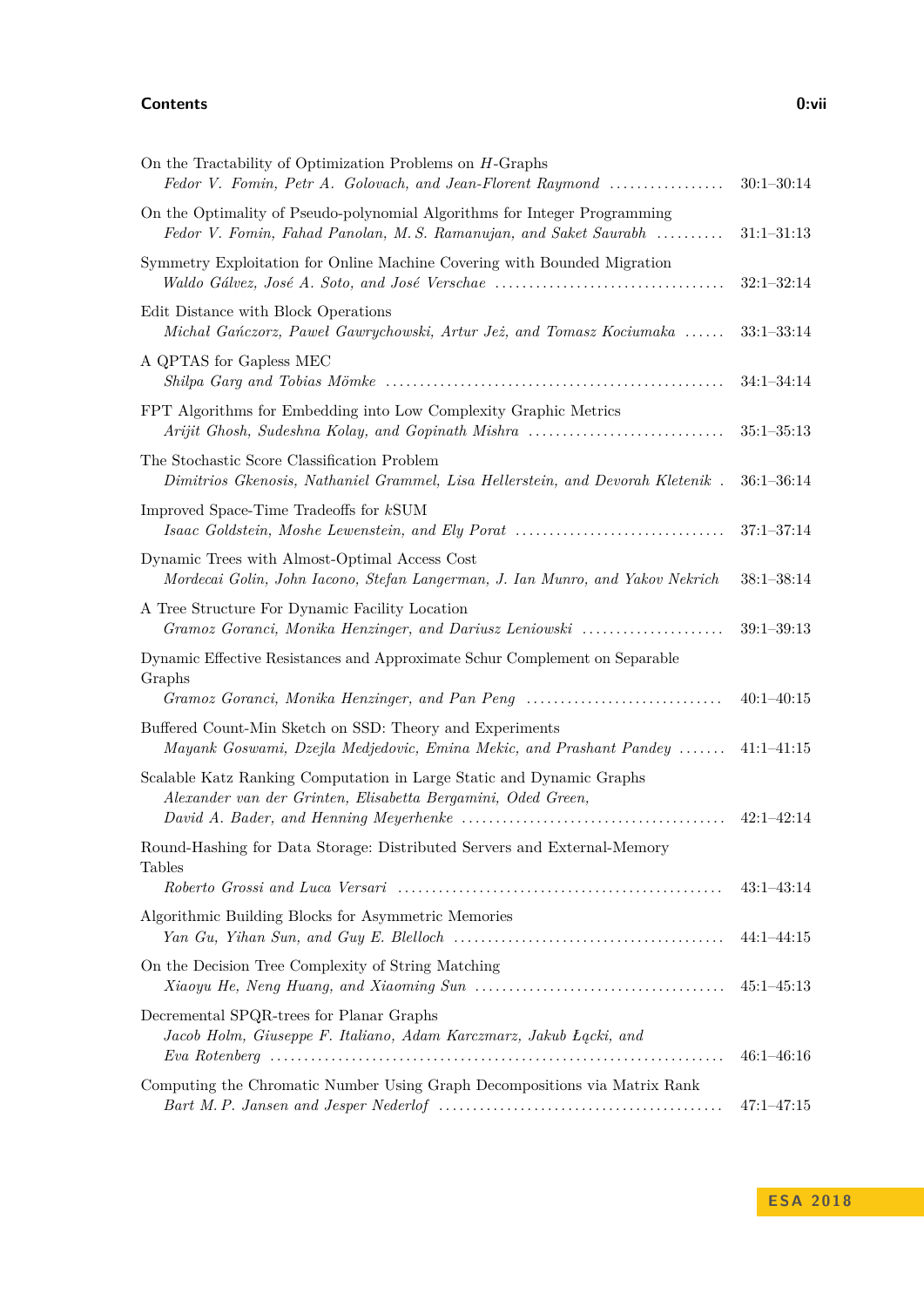| Polynomial Kernels for Hitting Forbidden Minors under Structural<br>Parameterizations                                                                                                       | $48:1 - 48:15$ |
|---------------------------------------------------------------------------------------------------------------------------------------------------------------------------------------------|----------------|
| Quantum Algorithms for Connectivity and Related Problems<br>Michael Jarret, Stacey Jeffery, Shelby Kimmel, and Alvaro Piedrafita                                                            | $49:1 - 49:13$ |
| Generalized Coloring of Permutations                                                                                                                                                        | $50:1 - 50:14$ |
| Solving Partition Problems Almost Always Requires Pushing Many Vertices<br>Around                                                                                                           |                |
| Iyad Kanj, Christian Komusiewicz, Manuel Sorge, and Erik Jan van Leeuwen                                                                                                                    | $51:1 - 51:14$ |
| String Attractors: Verification and Optimization<br>Dominik Kempa, Alberto Policriti, Nicola Prezza, and Eva Rotenberg                                                                      | $52:1 - 52:13$ |
| Data Reduction for Maximum Matching on Real-World Graphs: Theory and<br>Experiments                                                                                                         |                |
| Viatcheslav Korenwein, André Nichterlein, Rolf Niedermeier, and Philipp Zschoche                                                                                                            | $53:1 - 53:13$ |
| Searching a Tree with Permanently Noisy Advice<br>Lucas Boczkowski, Amos Korman, and Yoav Rodeh                                                                                             | $54:1 - 54:13$ |
| Efficient and Adaptive Parameterized Algorithms on Modular Decompositions                                                                                                                   | $55:1 - 55:15$ |
| On Nondeterministic Derandomization of Freivalds' Algorithm: Consequences,<br>Avenues and Algorithmic Progress                                                                              | $56:1 - 56:16$ |
| Optimal Online Contention Resolution Schemes via Ex-Ante Prophet Inequalities                                                                                                               | $57:1 - 57:14$ |
| Equilibrium Computation in Atomic Splittable Routing Games                                                                                                                                  | $58:1 - 58:14$ |
| Online Non-Preemptive Scheduling to Minimize Weighted Flow-time on<br>Unrelated Machines<br>Giorgio Lucarelli, Benjamin Moseley, Nguyen Kim Thang, Abhinav Srivastav, and<br>Denis Trystram | $59:1 - 59:12$ |
| Finding Stable Matchings That Are Robust to Errors in the Input                                                                                                                             | $60:1 - 60:11$ |
| Disconnected Cuts in Claw-free Graphs<br>Barnaby Martin, Daniël Paulusma, and Erik Jan van Leeuwen                                                                                          | $61:1-61:14$   |
| Practical Low-Dimensional Halfspace Range Space Sampling                                                                                                                                    | $62:1-62:14$   |
| Nearly-Optimal Mergesorts: Fast, Practical Sorting Methods That Optimally<br>Adapt to Existing Runs                                                                                         | $63:1-63:16$   |
| On a Problem of Danzer<br>Nabil H. Mustafa and Saurabh Ray $\ldots \ldots \ldots \ldots \ldots \ldots \ldots \ldots \ldots \ldots \ldots \ldots \ldots$                                     | $64:1 - 64:8$  |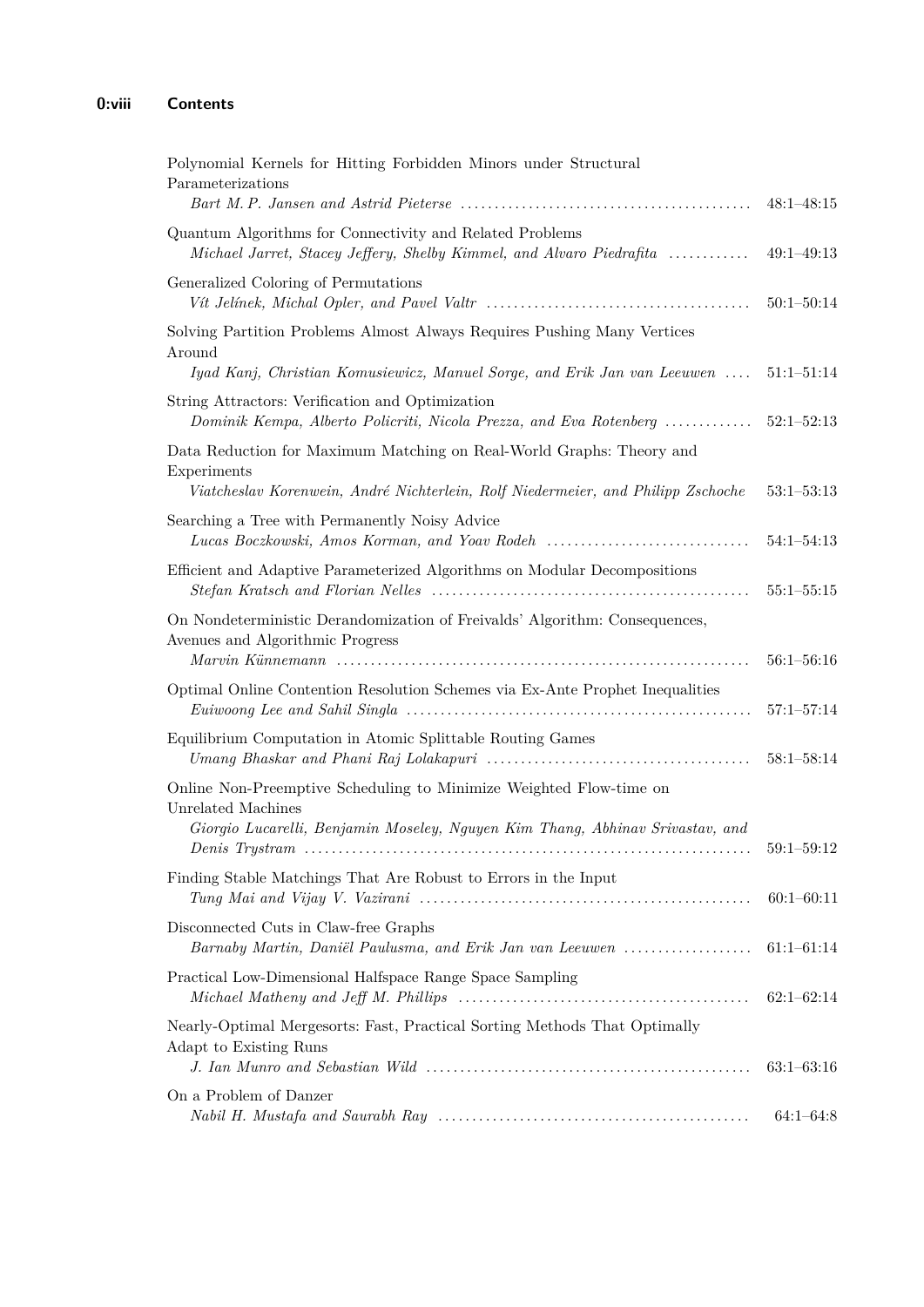#### **Contents 0:ix**

| Quasi-Polynomial Time Approximation Schemes for Packing and Covering<br>Problems in Planar Graphs<br>Michal Pilipczuk, Erik Jan van Leeuwen, and Andreas Wiese | $65:1-65:13$   |
|----------------------------------------------------------------------------------------------------------------------------------------------------------------|----------------|
| On Learning Linear Functions from Subset and Its Applications in Quantum<br>Computing<br>Gábor Ivanyos, Anupam Prakash, and Miklos Santha                      | $66:1 - 66:14$ |
| Strong Collapse for Persistence<br>Jean-Daniel Boissonnat, Siddharth Pritam, and Divyansh Pareek                                                               | $67:1 - 67:13$ |
| On the Complexity of the (Approximate) Nearest Colored Node Problem                                                                                            | $68:1-68:14$   |
| Planar Support for Non-piercing Regions and Applications                                                                                                       | $69:1-69:14$   |
| An Exact Algorithm for the Steiner Forest Problem<br>Daniel R. Schmidt, Bernd Zey, and François Margot                                                         | $70:1 - 70:14$ |
| Large Low-Diameter Graphs are Good Expanders<br>Michael Dinitz, Michael Schapira, and Gal Shahaf                                                               | $71:1 - 71:15$ |
| Improved Dynamic Graph Coloring                                                                                                                                | $72:1 - 72:16$ |
| Soft Subdivision Motion Planning for Complex Planar Robots                                                                                                     | 73:1–73:14     |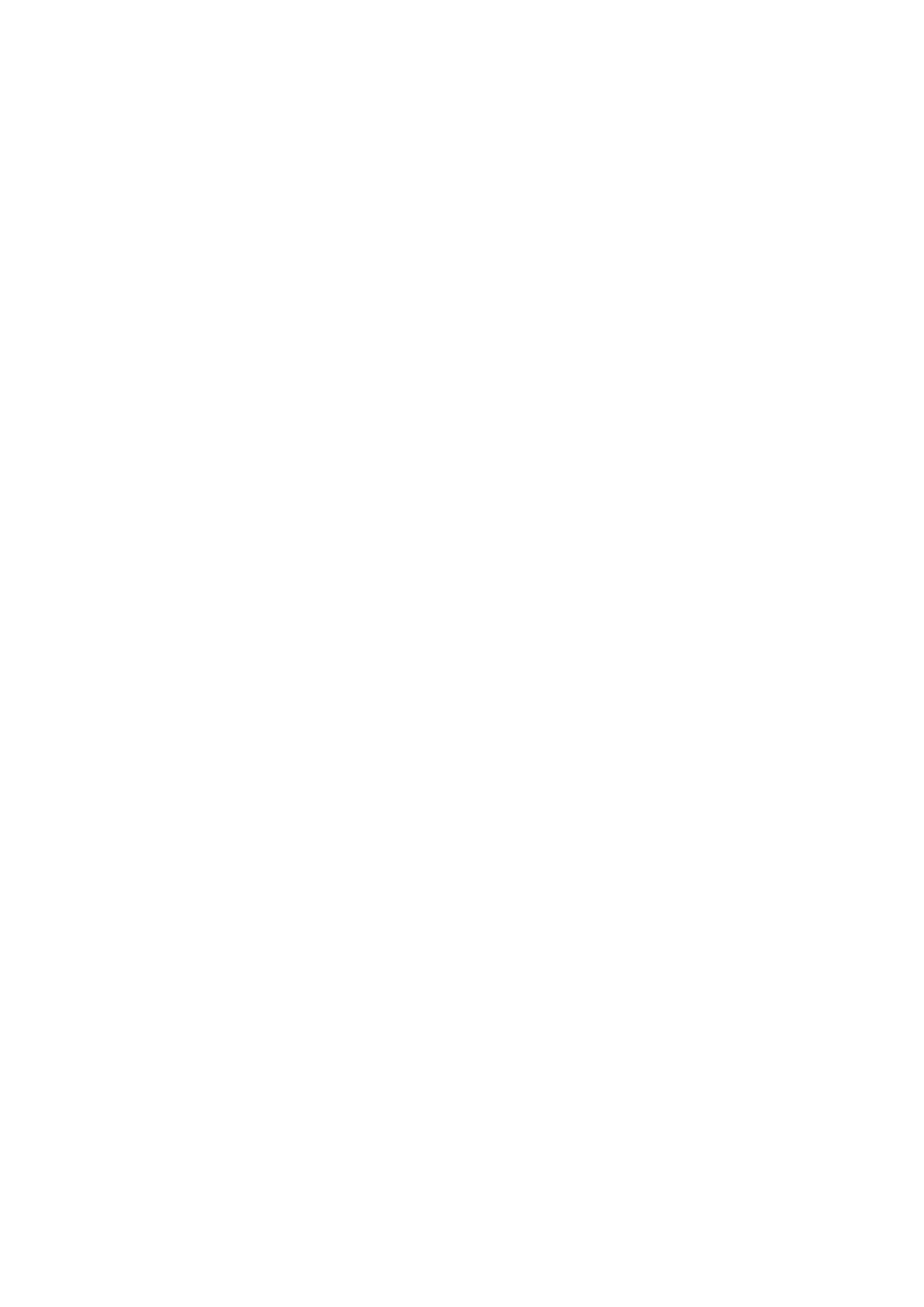### **Preface**

This volume contains the extended abstracts selected for presentation at ESA 2018, the 26th European Symposium on Algorithms, held in Helsinki, Finland, on 20–22 September 2018, as part of ALGO 2018. The scope of ESA includes original, high-quality, theoretical and applied research on algorithms and data structures. Since 2002, it has had two tracks: the Design and Analysis Track (Track A), intended for papers on the design and mathematical analysis of algorithms, and the Engineering and Applications Track (Track B), for submissions dealing with real-world applications, engineering, and experimental analysis of algorithms. Information on past symposia, including locations and proceedings, is maintained at http://esa-symposium.org.

In response to the call for papers for ESA 2018, 307 papers were submitted, 256 for Track A and 51 for Track B (these are the counts after the removal of papers with invalid format and after withdrawals). Paper selection was based on originality, technical quality, exposition quality, and relevance. Each paper received at least three reviews. The program committees selected 73 papers for inclusion in the program, 58 from Track A and 15 from Track B, yielding an acceptance rate of about 24%. In addition to the accepted contributions, the symposium featured two invited lectures: the first by Claire Mathieu (CNRS, Paris), and the second by Tim Roughgarden (Stanford University).

For this year's Track B, an experiment was performed, where the complete set of submissions was reviewed by two independent PCs. Each PC had 12 members, with a similar distribution according to gender, academic seniority, area of expertise, and continent of affiliation. In each PC, each submission was assigned to 3 PC members. Both PCs used the same standard reviewing process, which involved independently written reviews from the PC members, followed by an extensive discussion phase, and a voting phase for the papers that were still undecided in the end. Each PC eventually accepted 11 papers. A paper was accepted for Track B if and only if it was accepted by at least one of the two PCs. For the analysis of the process, the scores had a clearly communicated semantics and particular care was taken that for each submission in each PC the score set and the state of the discussion matched.

A detailed write-up of the course and the results of the experiment was still ongoing at the time of the creation of these proceedings. It will be published in a separate article containing the words "ESA 2018 experiment" in the title. As an appetizer, here is a list of some of the questions investigated and a first informal answer: how large was the overlap of the set of accepted papers by the two PCs (it fluctuated between 50% and 75% throughout the reviewing process and was very sensitive to relatively minor changes in the discussion), how many "clear accepts" were there (none really: the chance that a paper with the high score in one PC also had the high score in the other PC was not larger than random), how many "clear rejects" were there (about one fourth of all submissions had only negative reviews in both PCs, and the overlap of these sets from the two PCs was over 70%), how many papers had overall positive reviews in one PC and overall negative reviews in the other PC (less than 10% of all submissions), how effective were the discussion phase and the final voting phase (it's not clear that either had a non-random effect on the set of papers that were eventually accepted), what are possible implications for future PCs (read the publication when it's there).

The European Association for Theoretical Computer Science (EATCS) sponsored a best paper award and a best student paper award. A submission was eligible for the best

26th Annual European Symposium on Algorithms (ESA 2018). Editors: Yossi Azar, Hannah Bast, and Grzegorz Herman [Leibniz International Proceedings in Informatics](http://www.dagstuhl.de/lipics/)

[Schloss Dagstuhl – Leibniz-Zentrum für Informatik, Dagstuhl Publishing, Germany](http://www.dagstuhl.de)<br>
1991 - Lipit Schloss Dagstuhl – Leibniz-Zentrum für Informatik, Dagstuhl Publishing, Germany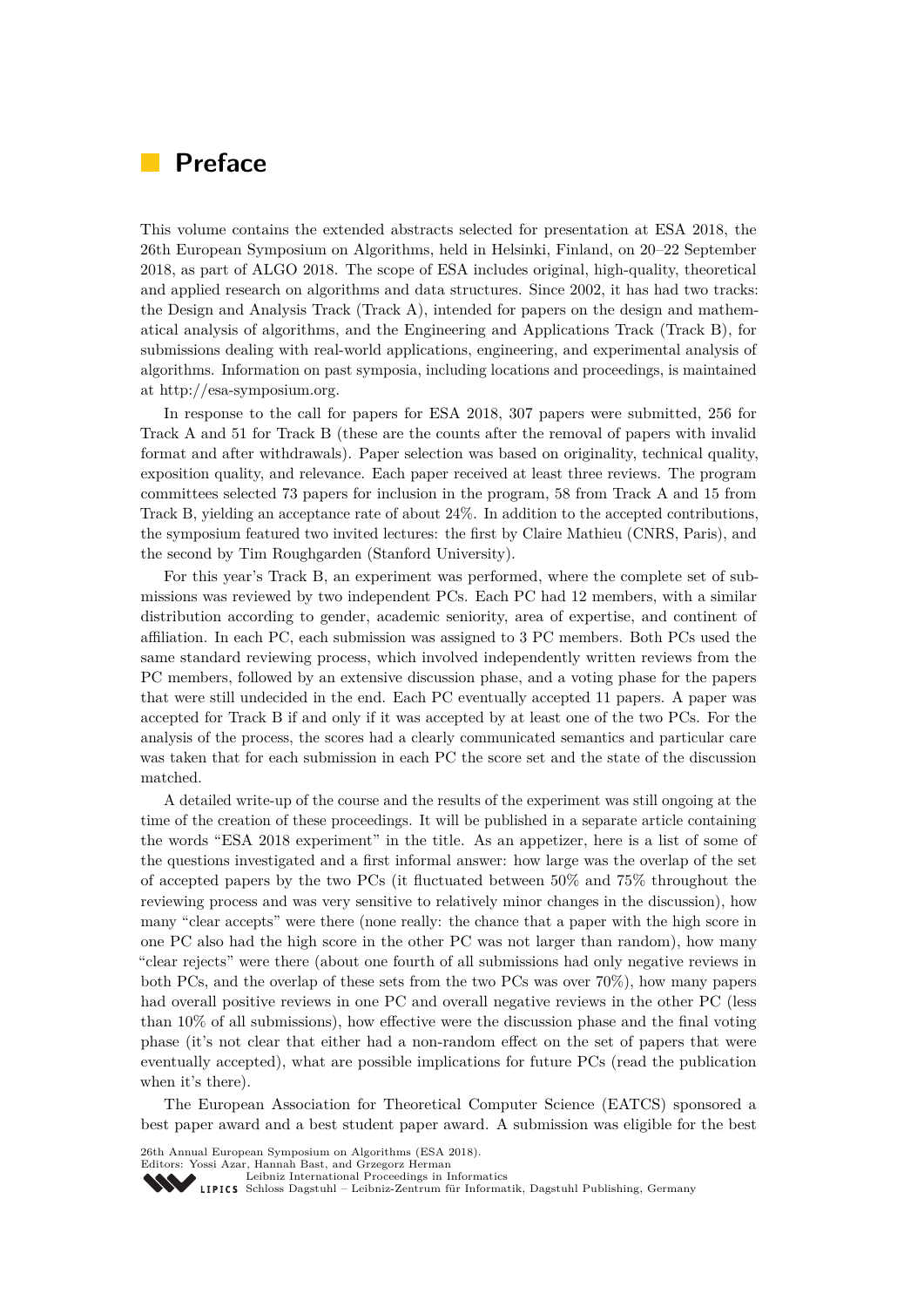student paper award if all authors were doctoral, master, or bachelor students at the time of submission. The best student paper award for Track A was given to Maximilian Probst for the paper "On the complexity of the (approximate) nearest colored node problem". The best student paper award for Track B was given to Max Bannach and Sebastian Berndt for the paper "Practical Access to Dynamic Programming on Tree Decompositions". The best paper award for Track A was given to Jacob Holm, Giuseppe F. Italiano, Adam Karczmarz, Jakub Łącki and Eva Rotenberg for the paper "Decremental SPQR-trees for Planar Graphs". The best paper award for Track B was given to Daniel R. Schmidt, Bernd Zey and François Margot for the paper "An exact algorithm for the Steiner forest problem".

We wish to thank all the authors who submitted papers for consideration, the invited speakers, the members of the program committees for their hard work, and all the external reviewers who assisted the program committees in the evaluation process. Special thanks go to the local organizing committee, who helped us with the organization of the conference.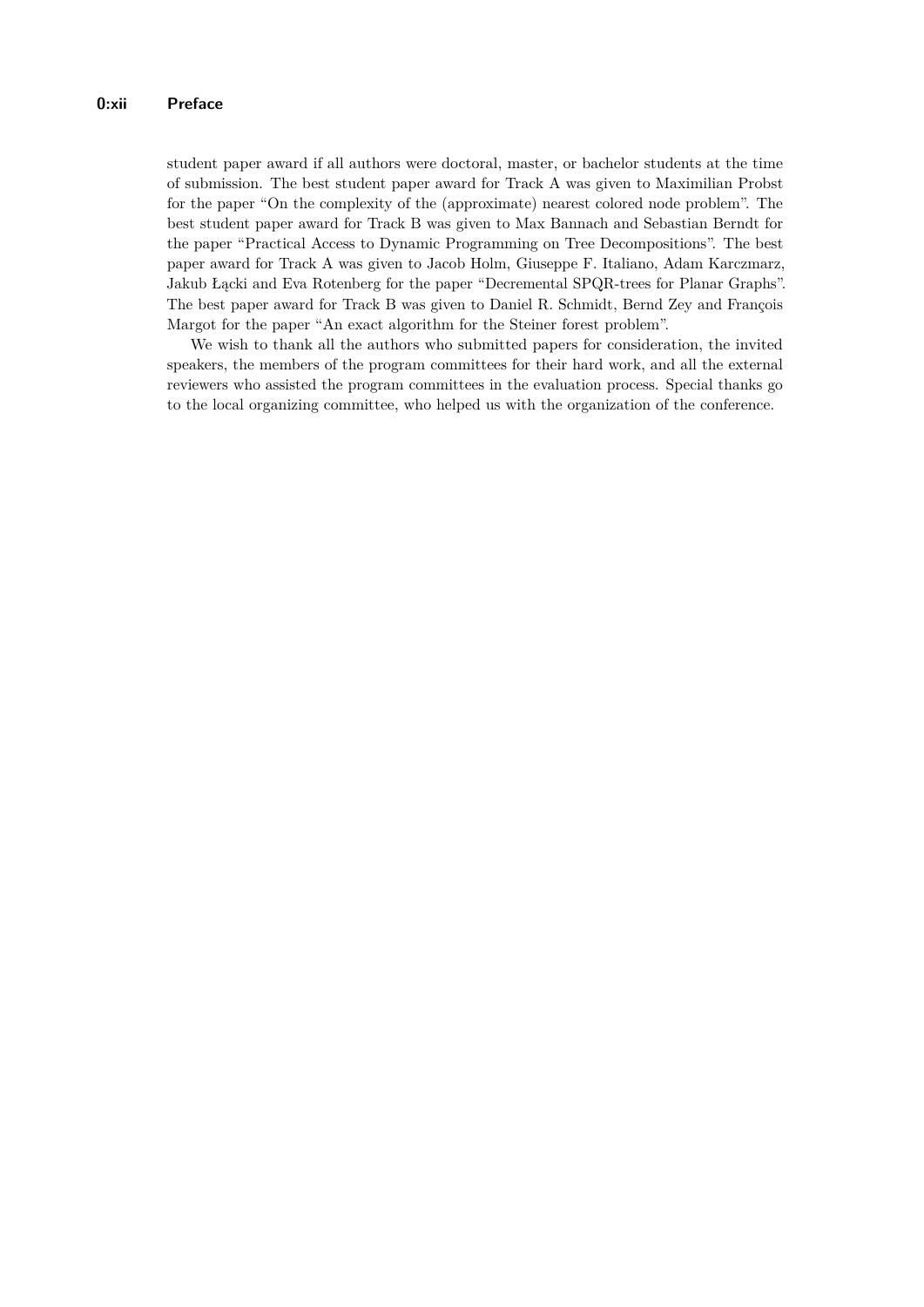### **Program Committees**

#### **Track A (Design and Analysis) Program Committee**

- Yossi Azar *(chair)* (Tel Aviv University, Israel) Ē
- Petra Berenbrink (University of Hamburg, Germany)  $\overline{a}$
- Shuchi Chawla (University of Wisconsin-Madison, USA) ÷
- Flavio Chierichetti (Sapienza University of Rome, Italy)  $\overline{a}$
- Ashish Chiplunkar (EPFL, Switzerland)  $\overline{a}$
- George Christodoulou (University of Liverpool, UK)  $\overline{\phantom{a}}$
- Samuel Fiorini (Université libre de Bruxelles, Belgium) ÷
- Cyril Gavoille (University of Bordeaux, France)  $\overline{\phantom{a}}$
- Loukas Georgiadis (University of Ioannina, Greece)  $\overline{\phantom{a}}$
- Anupam Gupta (Carnegie Mellon University, USA) ÷
- Danny Hermelin (Ben Gurion University, Israel)  $\overline{a}$
- Zhiyi Huang (University of Hong Kong, China)  $\overline{a}$
- Satoru Iwata (University of Tokyo, Japan) ÷
- Klaus Jansen (University of Kiel, Germany)  $\overline{a}$
- Thomas Kesselheim (TU Dortmund, Germany) ٠
- Lukasz Kowalik (University of Warsaw, Poland) Ē.
- Sebastian Krinninger (University of Salzburg, Austria) Ē.
- Amit Kumar (IIT Delhi, India)  $\overline{a}$
- Daniel Lokshtanov (University of Bergen, Norway)  $\overline{a}$
- Konstantin Makarychev (Northwestern University, USA)  $\overline{\phantom{a}}$
- Debmalya Panigrahi (Duke University, USA)  $\overline{a}$
- Merav Parter (Weizmann Institute, Israel) Ē
- Christian Scheideler (Paderborn University, Germany)  $\overline{a}$
- Bettina Speckmann (TU Eindhoven, Netherlands)  $\overline{\phantom{a}}$
- Subhash Suri (University of California Santa Barbara, USA)  $\overline{\phantom{a}}$
- Csaba D. Tóth (Cal State Northridge, USA)  $\overline{\phantom{a}}$
- Gerhard Woeginger (RWTH Aachen, Germany) Ē.
- Christian Wulff-Nilsen (University of Copenhagen, Denmark) ÷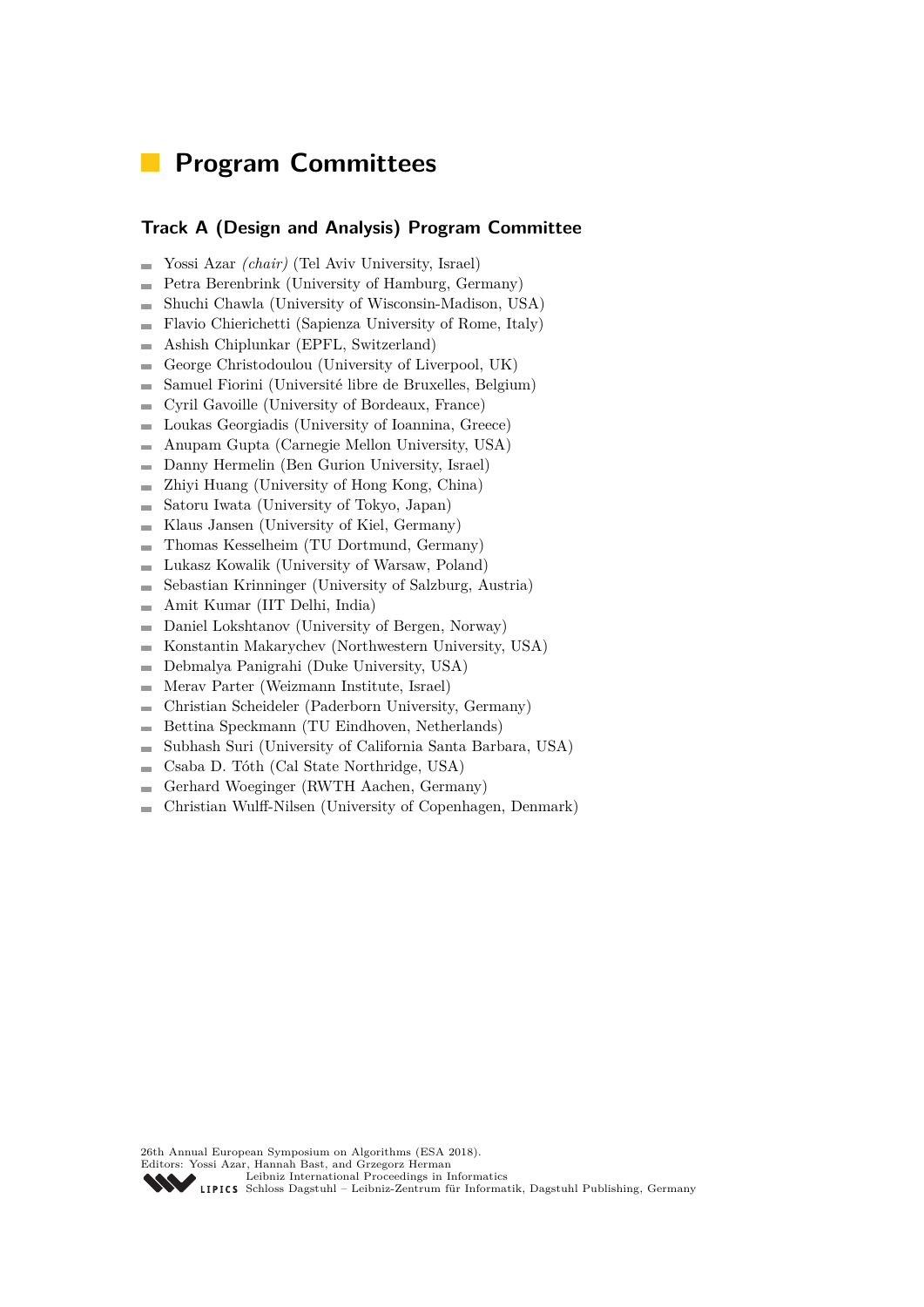### **Track B (Engineering and Applications) Program Committee**

- Martin Aumüller (IT University of Copenhagen, Denmark)  $\sim$
- Hannah Bast *(chair)* (University of Freiburg, Germany)  $\overline{\phantom{a}}$
- Christina Büsing (RWTH Aachen University, Germany)  $\blacksquare$
- Pierluigi Crescenzi (University of Florence, Italy)
- Veronica Gil-Costa (Universidad Nacional de San Luis, Argentina)  $\overline{\phantom{a}}$
- Michael T. Goodrich (University of California, Irvine, USA)  $\blacksquare$
- Paolo Ferragina (University of Pisa, Italy)  $\blacksquare$
- Stefan Funke (University of Stuttgart, Germany)  $\equiv$
- Inge Li Gørtz (Technical University of Denmark, Denmark)  $\overline{\phantom{a}}$
- Sungjin Im (University of California at Merced, USA)  $\blacksquare$
- Michael Kerber (Graz University of Technology, Austria)  $\blacksquare$
- Silvio Lattanzi (Google, Switzerland)  $\overline{\phantom{a}}$
- Jon Lee (University of Michigan, USA)  $\equiv$
- Tamara Mchedlidze (Karlsruhe Institute of Technology, Germany)  $\overline{a}$
- Matthias Müller-Hannemann (Martin Luther University Halle-Wittenberg, Germany)  $\blacksquare$
- Petra Mutzel (TU Dortmund University, Germany)  $\blacksquare$
- Gonzalo Navarro (University of Chile, Chile)
- Richard Peng (Georgia Institute of Technology, USA)  $\rightarrow$
- Simon J. Puglisi (University of Helsinki, Finland)  $\blacksquare$
- Melanie Schmidt (University of Bonn, Germany)  $\blacksquare$
- Anita Schöbel (Georg-August-Universität Göttingen, Germany)  $\equiv$
- Chris Schwiegelshohn (Sapienza University of Rome, Italy)  $\overline{\phantom{a}}$
- Sebastian Stiller (TU Braunschweig, Germany)  $\sim$
- Darren Strash (Colgate University, USA)  $\sim$
- Carola Wenk (Tulane University, USA) $\equiv$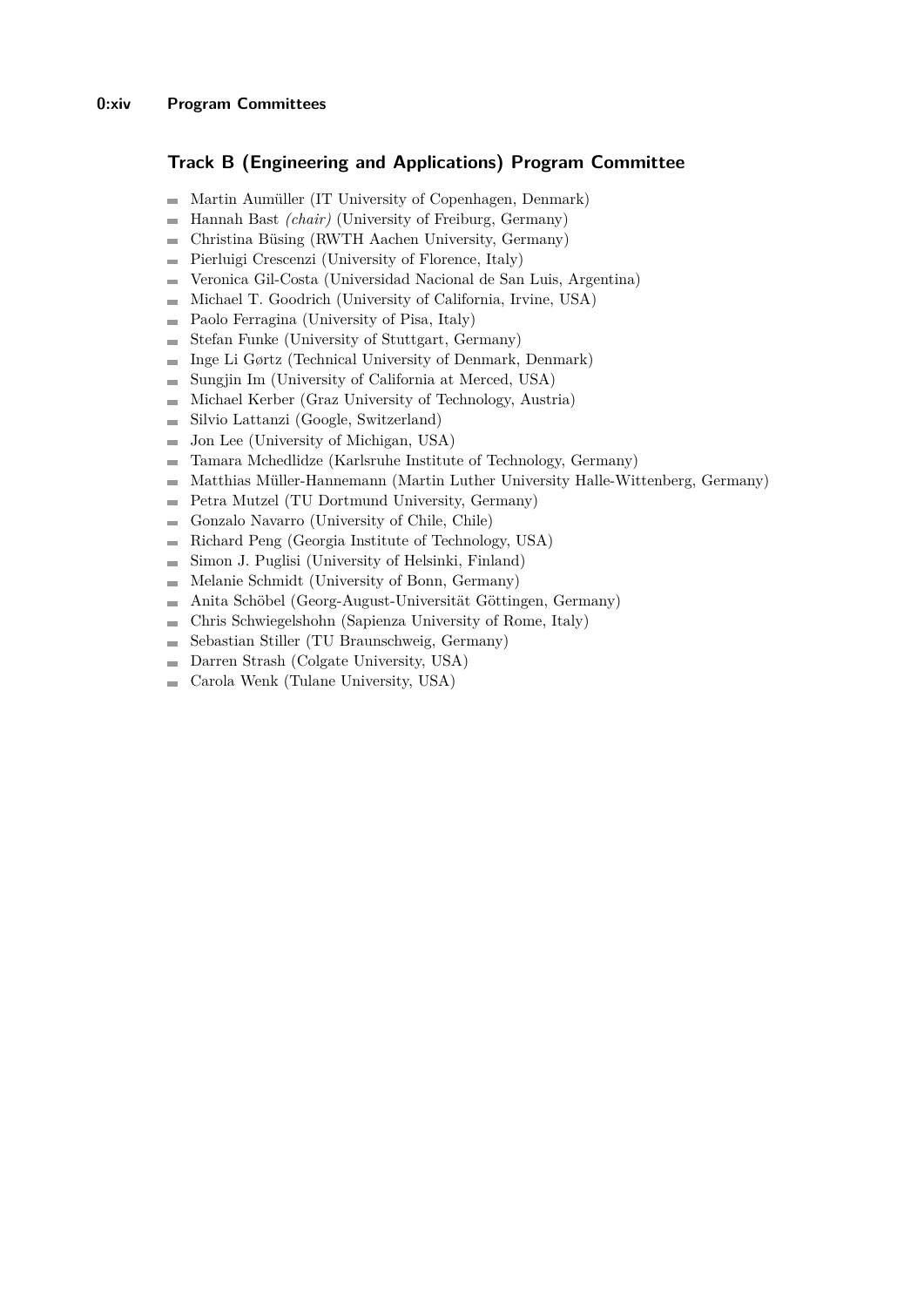## **List of External Reviewers**

Amir Abboud Mikkel Abrahamsen Jayadev Acharya Peyman Afshani Akanksha Agrawal Oswin Aichholzer Yaroslav Akhremtsev Hugo Akitaya Eleni C. Akrida Gorjan Alagic Xavier Allamigeon Noga Alon Helmut Alt Amihood Amir Haris Angelidakis Antonios Antoniadis Srinivasan Arunachalam James Aspnes Igor Averbakh Davide Bacciu Arturs Backurs Eric Balkanski Evangelos Bampas Evripidis Bampis Hideo Bannai Nikhil Bansal Jérémy Barbay Lukas Barth Ulrich Bauer Ruben Becker Xiaohui Bei Djamal Belazzougui Mark de Berg Sebastian Berndt Sayan Bhattacharya Arnab Bhattacharyya Marcin Bienkowski Gianfranco Bilardi Philip Bille Vittorio Bilò Timo Bingmann Andreas Björklund Thomas Bläsius Hans L. Bodlaender Greg Bodwin

Maria Luisa Bonet Édouard Bonnet Steffen Borgwardt Piotr Borowiecki Ulrik Brandes Marco Bressan Valentin Brimkov Karl Bringmann Simina Brânzei Gerandy Brito Niv Buchbinder Mickaël Buchet Valentin Buchhold Kevin Buchin Maike Buchin Boris Bukh Christina Burt Sebastian Buschjäger Sam Buss Matthias Buttkus Jaroslaw Byrka Sergio Cabello Manuel Cáceres Chris Cade Yixin Cao Tim Carpenter Matteo Ceccarello Parinya Chalermsook Erin Chambers T-H. Hubert Chan Timothy M. Chan Karthekeyan Chandrasekaran Panagiotis Charalampopoulos Chandra Chekuri Jiehua Chen Lin Chen Yu Cheng Rajesh Chitnis Janka Chlebikova Anamitra Roy Choudhury Tobias Christiani Anders Roy Christiansen Timothy Chu Will Cipolli Catherine Cleophas

26th Annual European Symposium on Algorithms (ESA 2018).

Editors: Yossi Azar, Hannah Bast, and Grzegorz Herman [Leibniz International Proceedings in Informatics](http://www.dagstuhl.de/lipics/) Leibniz International Proceedings in Informatik, Dagstuhl Publishing, Germany<br>LIPICS [Schloss Dagstuhl – Leibniz-Zentrum für Informatik, Dagstuhl Publishing, Germany](http://www.dagstuhl.de)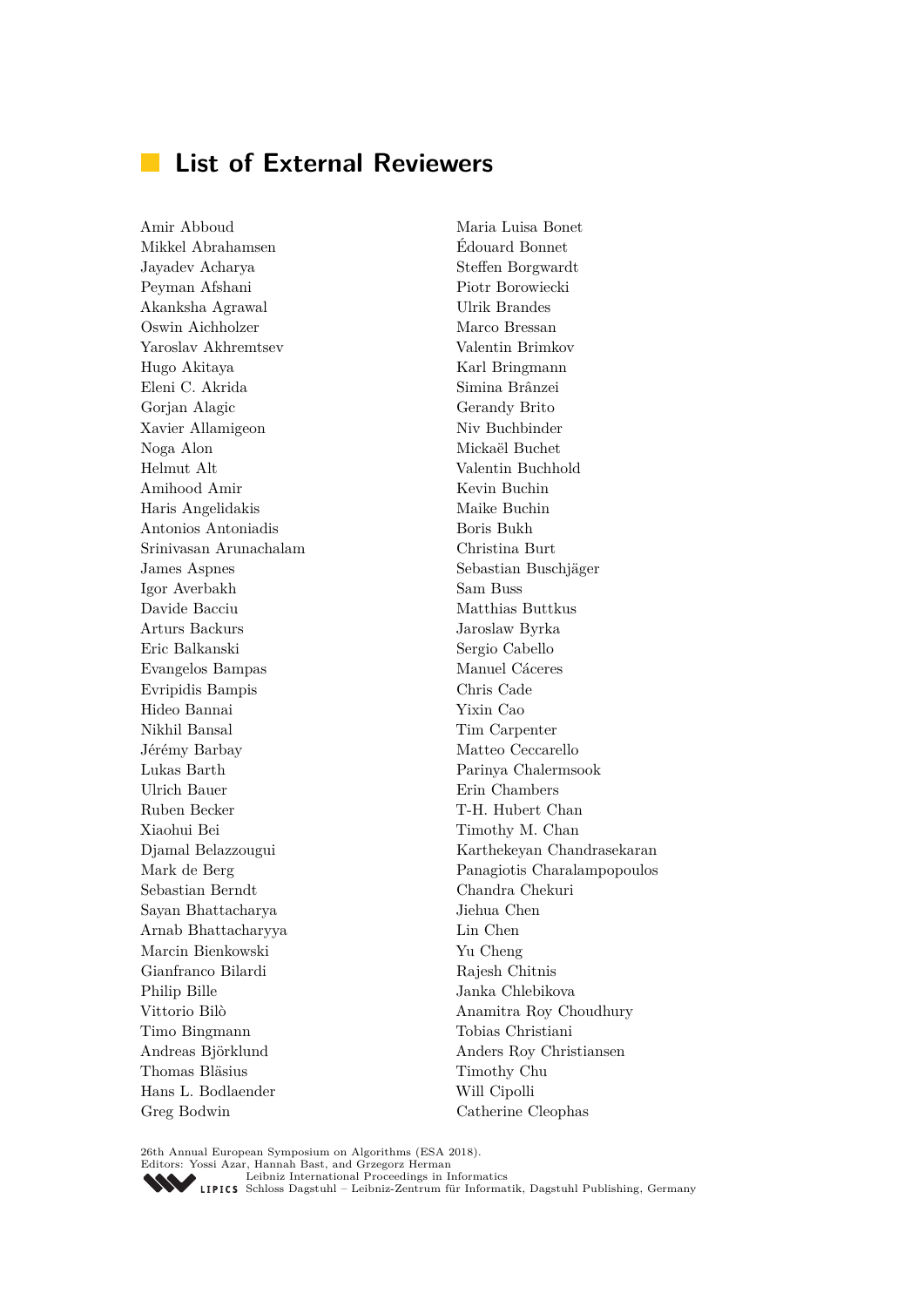Dustin Cobas Avi Cohen Alessio Conte Graham Cormode Denis Cornaz Bruno Courcelle Alex Cozzi Ágnes Cseh Radu Curticapean Artur Czumaj Christine Dahn Abhimanyu Das Syamantak Das Sanjeeb Dash Sina Dehghani Holger Dell Max Deppert Nikhil Devanur Tamal Dey Martin Dietzfelbinger Michael Dinitz Paul Dorbec David Doty Agostino Dovier Feodor Dragan Matt Drescher Anne Driemel Andre Droschinsky Ran Duan Philippe Duchon Paul Duetting Stephane Durocher Martijn van Ee Eduard Eiben Khaled Elbassioni Alina Ene David Eppstein Thomas Erlebach Elaine Eschen Louis Esperet Mikko Berggren Ettienne Rolf Fagerberg Brittany Fasy John Fearnley Uriel Feige Moran Feldman Andreas Emil Feldmann Michael Feldmann

Henning Fernau Diodato Ferraioli Amos Fiat Hendrik Fichtenberger Gabriele Fici Arnold Filtser Anja Fischer Felix Fischer Matthias Fischer Till Fluschnik Dimitris Fotakis Kyle Fox Tom Friedetzky Tobias Friedrich Alan Frieze Zachary Friggstad Ulderico Fugacci Toshihiro Fujito Ben Fulcher Radoslav Fulek Travis Gagie Waldo Gálvez Guilhem Gamard Arun Ganesh Arnab Ganguly Wilfried Gansterer Naveen Garg Bernd Gärtner Paweł Gawrychowski Rong Ge Ofir Geri Yiannis Giannakopoulos Konstantinos Giannis Panos Giannopoulos Archontia Giannopoulou Vasilis Gkatzelis Alexander Göke Shay Golan Kira Goldner Petr Golovach Adrián Gómez-Brandón Gramoz Goranci Thorsten Götte Lee-Ad Gottlieb Garance Gourdel Vineet Goyal Daniel Graf Fabrizio Grandoni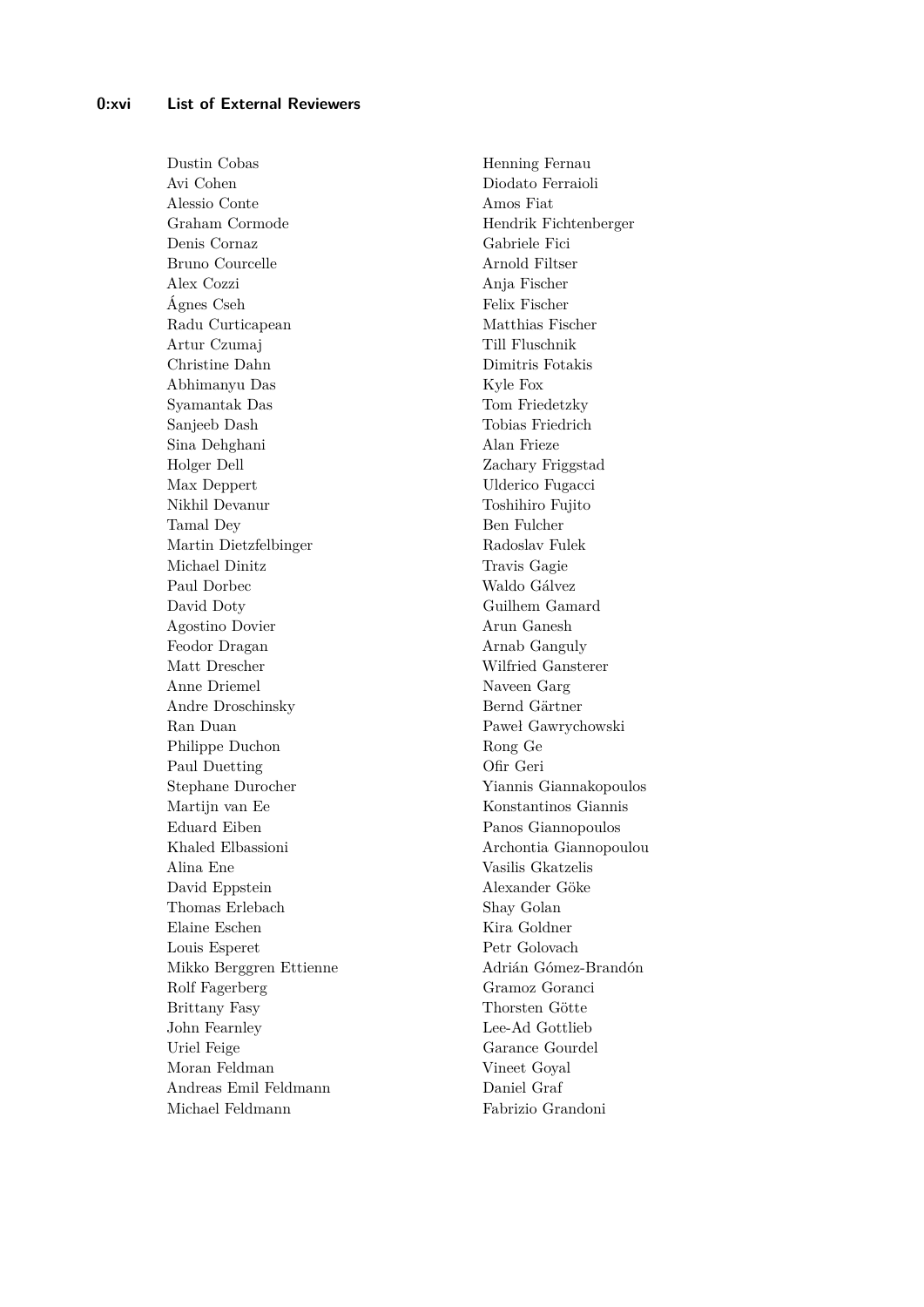#### **List of External Reviewers 0:xvii**

Nick Gravin Elena Grigorescu Martin Gronemann Martin Groß Roberto Grossi Krystal Guo Manoj Gupta Shahrzad Haddadan Michael Hamann Samuel Haney Kristoffer Arnsfelt Hansen Thomas Dueholm Hansen Nicolas Hanusse Tobias Harks Hamed Hatami Elham Havvaei Michael Hay Meng He Christoph Helmberg Monika Henzinger John Hershberger Mhand Hifi Kristian Hinnenthal Martin Hoefer Michael Hoffmann Jacob Holm Ivor Hoog V.D. Chien-Chung Huang Patricio Huepe Thore Husfeldt John Iacono Alonso Inostrosa-Psijas Takehiro Ito Yoichi Iwata Taisuke Izumi Adalat Jabrayilov Riko Jacob Lars Jaffke Ragesh Jaiswal Bart M. P. Jansen Bruno Jartoux Artur Jeż Łukasz Jeż Shaofeng Jiang Kai Jin Timothy Johnson Jordan Jorgensen Alpár Jüttner

Dominik Kaaser Volker Kaibel Naonori Kakimura Christos Kalaitzis Sagar Kale Naoyuki Kamiyama Frank Kammer Haim Kaplan Michael Kapralov Aikaterini Karanasiou Andreas Karrenbauer Michael Kaufmann Bart de Keijzer Nathaniel Kell Jonathan Kelner Dominik Kempa Balázs Keszegh Arindam Khan Shuji Kijima Eun Jung Kim Ralf Klasing Jonathan Klawitter Kim-Manuel Klein Philip Klein Lasse Kliemann Max Klimm Peter Kling Yusuke Kobayashi Tomasz Kociumaka Zhuan Khye Koh Sudeshna Kolay Christina Kolb Christian Komusiewicz Spyros Kontogiannis Parisa Kordjamshidi Janne H. Korhonen Arie Koster Irina Kostitsyna Martin Koutecký Ioannis Koutis Laszlo Kozma Rastislav Kralovic Dieter Kratsch Stefan Kratsch Marc Van Kreveld Ravishankar Krishnaswamy R. Krithika Michael Krivelevich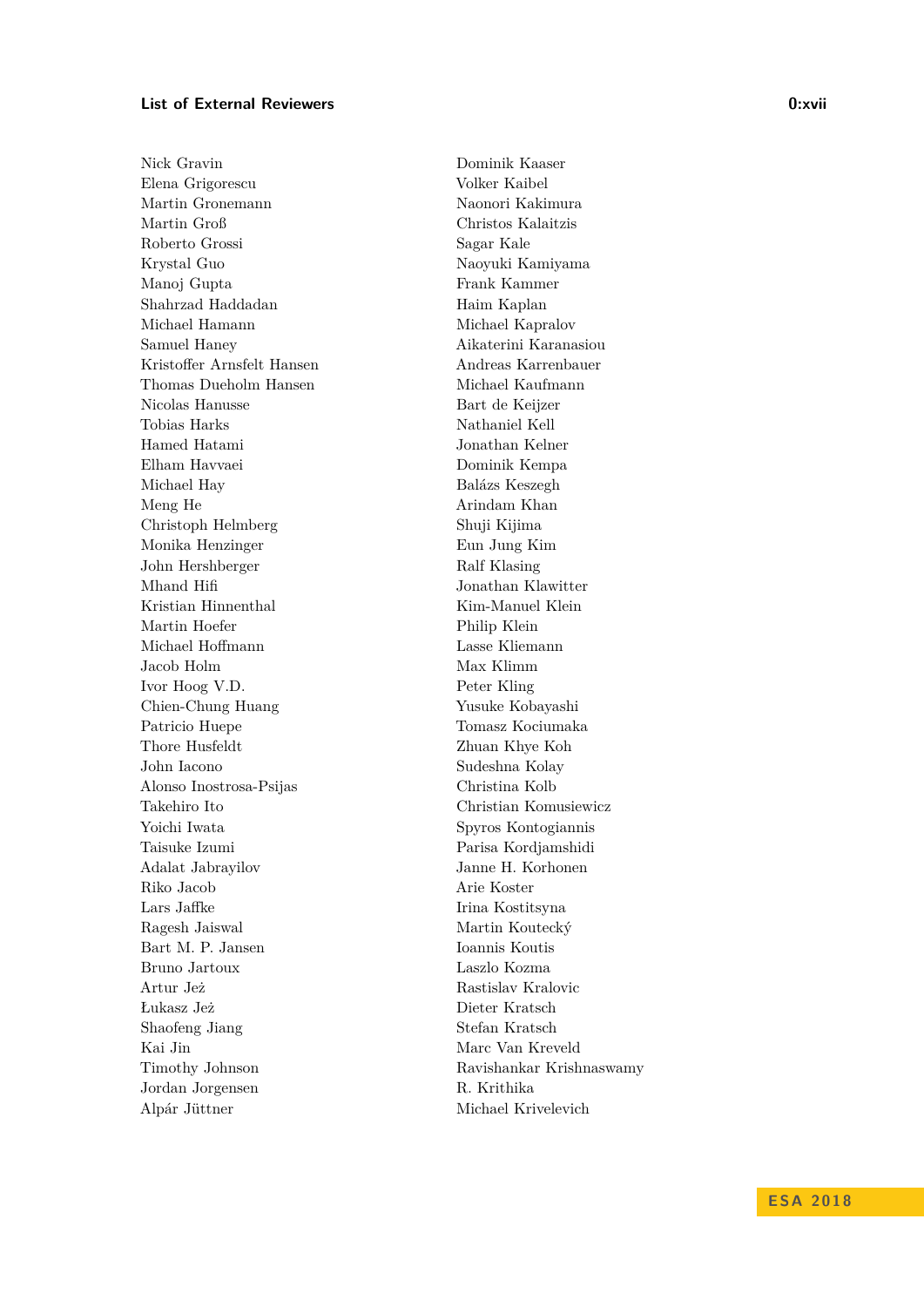Amer Krivošija Sven Krumke Dominik Krupke Piotr Krysta Janardhan Kulkarni Neeraj Kumar Niraj Kumar Marvin Künnemann Anastasia Kurdia Denis Kurz Anthony Labarre Sébastien Labbé Bundit Laekhanukit Michael Lampis Stefan Langerman Alexandra Lassota Luigi Laura Francois Le Gall Euiwoong Lee Christoph Lenzen Stefano Leucci Roie Levin Jason Li Shi Li Andre Lieutier Nutan Limaye Andre Linhares Jinyan Liu Elisabeth Lobe Maarten Löffler Veronika Loitzenbauer Marten Maack Sepideh Mahabadi Yury Makarychev Frederik Mallmann-Trenn Florin Manea Sebastian Maneth George Manoussakis Pasin Manurangsi Giovanni Manzini Jieming Mao Andrea Marino Samuel McCauley Andrew McGregor Nicole Megow Aranyak Mehta Julian Mestre Wouter Meulemans

Ulrich Meyer Othon Michail Samuel Micka Ivan Mikhailin Benjamin Miller David L. Millman Till Miltzow Majid Mirzanezhad Pranabendu Misra Slobodan Mitrovic Matthias Mnich Hendrik Molter Christopher Morris Benjamin Moseley Michal Moshkovitz David Mount Aidasadat Mousavifar Wolfgang Mulzer Ralf-Peter Mundani Cameron Musco Viswanath Nagarajan Meghana Nasre Amir Nayyeri Jesper Nederlof Ofer Neiman Hung Nguyen Rad Niazadeh André Nichterlein Rolf Niedermeier Alexander Noe Christos Nomikos Ashkan Norouzi Fard Zeev Nutov Pascal Ochem Carlos Ochoa Lutz Oettershagen Eunjin Oh Yoshio Okamoto Aurélien Ooms Tim Ophelders Sebastian Ordyniak Joseph O'Rourke Pekka Orponen Rotem Oshman Sang-Il Oum Maris Ozols Linda Pagli Katarzyna Paluch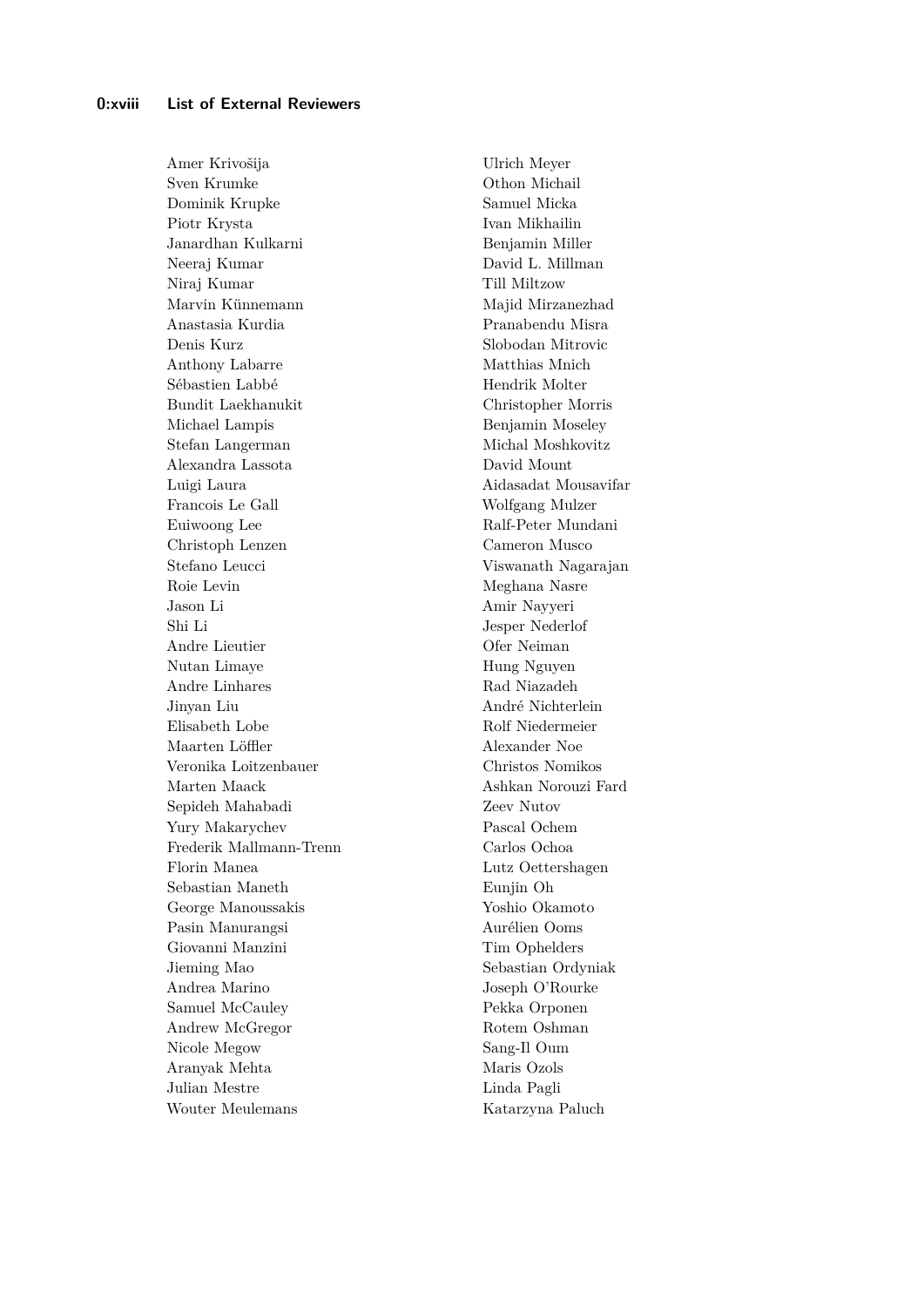#### **List of External Reviewers 0:xix**

Alessandro Panconesi Fahad Panolan Greta Panova Charis Papadopoulos Kunsoo Park Nikos Parotsidis Maurizio Patrignani Christophe Paul Niklas Paulsen Ami Paz Pan Peng Richard Peng Pablo Pérez-Lantero Ljubomir Perkovic Giulio Ermanno Pibiri Marcin Pilipczuk Michał Pilipczuk Ely Porat Giuseppe Prencipe Nicola Prezza Maximilian Probst Ioannis Psarros Simon Puglisi Kent Quanrud Marcel Radermacher Sharath Raghvendra Benjamin Raichel M. S. Ramanujan Michael Raskin Malin Rau Jean-Florent Raymond Ilya Razenshteyn Igor Razgon David Renault David Richerby Havana Rika Matteo Riondato Lars Rohwedder Clemens Rösner Günter Rote Eva Rotenberg Alan Roytman Paweł Rzążewski Yogish Sabharwal Kunihiko Sadakane Barna Saha Rahul Saladi Piotr Sankowski

Srinivasa Rao Satti Maria Saumell Saket Saurabh Till Schäfer Oliver Schaudt Christian Scheffer Kevin Schewior Ingo Schiermeyer Christian Schindelhauer Sebastian Schlag Andreas Schmid Arne Schmidt Daniel Schmidt Melanie Schmidt Jon Schneider Christian Schulz Jordan Schupbach Gregory Schwartzman Pascal Schweitzer Chris Schwiegelshohn Uwe Schwiegelshohn Diego Seco Saeed Seddighin Víctor Sepúlveda Alexander Setzer Alkmini Sgouritsa Mordechai Shalom Roohani Sharma Nobutaka Shimizu Akiyoshi Shioura Julian Shun Aaron Sidford Anastasios Sidiropoulos Francesco Silvestri Sahil Singla Stavros Sintos Carsten Sinz Jouni Sirén Nodari Sitchinava Primoz Skraba Martin Skutella Shakhar Smorodinsky Roberto Solar Frank Sommer Anthony Man-Cho So Christian Sohler Shay Solomon Kiril Solovey